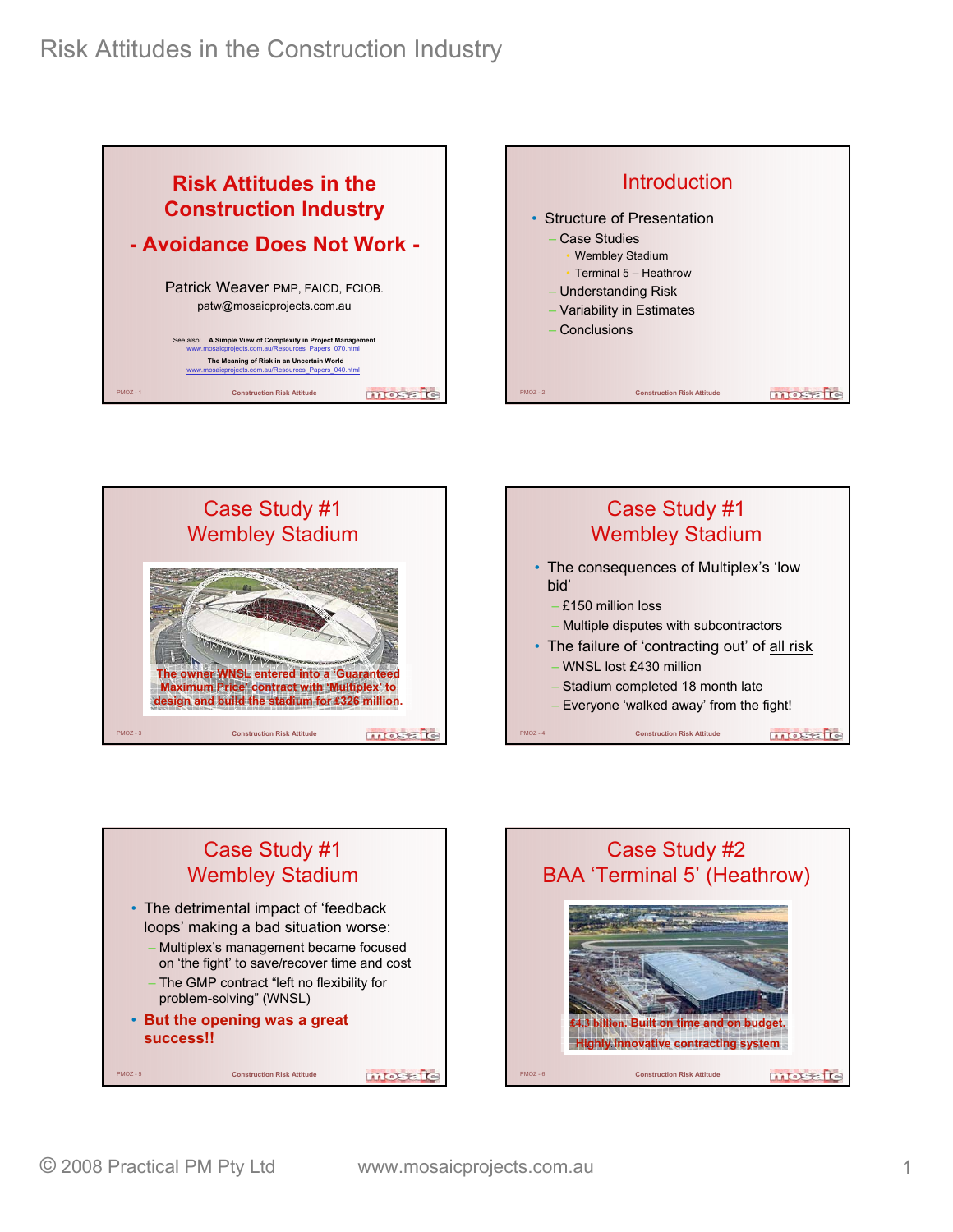









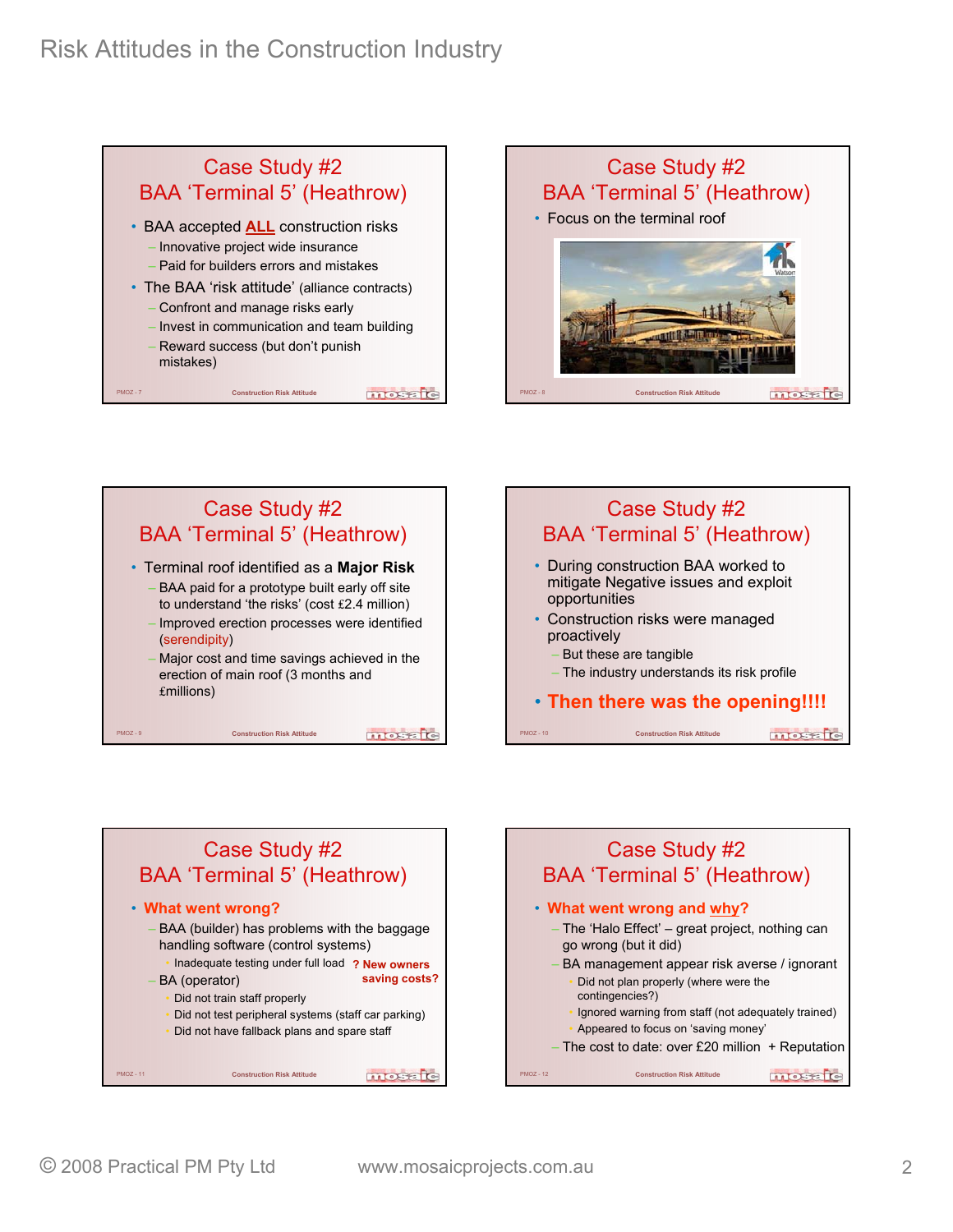









mosaic